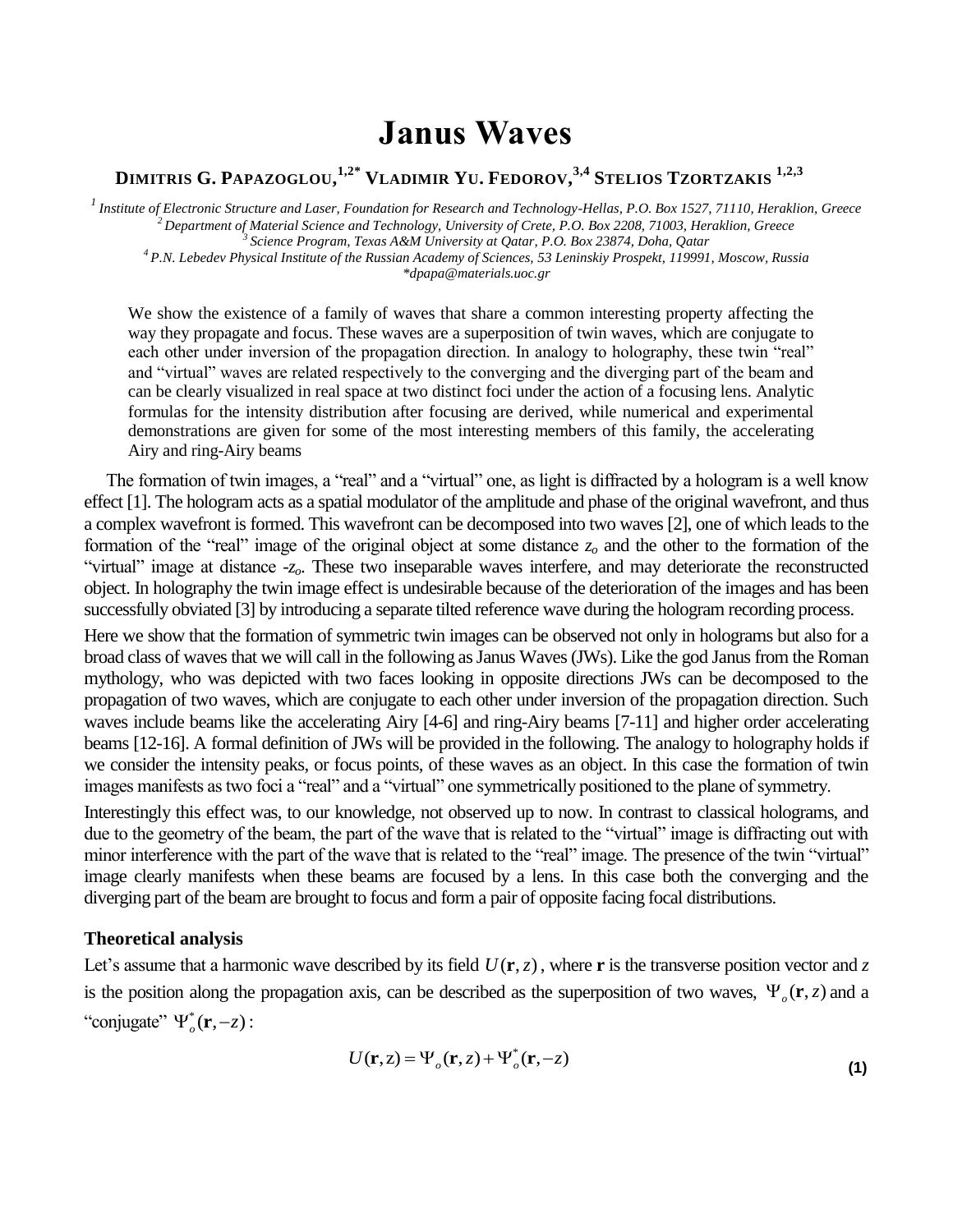These conjugate waves (CW) are in perfect analogy with in-line holograms, where the diffracted wave is formed by the superposition of the "real" and "virtual" image. One can easily show that this wave is conjugate symmetric under inversion of the propagation direction,  $U(\mathbf{r}, -z) = U^*(\mathbf{r}, z)$ . Furthermore for such a field the distribution at z=0, which defines the plane of symmetry, is always a real valued function:

$$
U(\mathbf{r},0) = \Psi_o(\mathbf{r},0) + \Psi_o^*(\mathbf{r},0) = 2\operatorname{Re}[\Psi_o(\mathbf{r},0)]
$$
\n(2)

The mathematical criterion for CWs, is simple and clear and is based on eq. [\(2\)](#page-1-0): *"A wave is Conjugate if its field*   $U(r, z)$ , *is real valued at a transverse plane along its propagation*". By real valued we mean that the phase can take only  $m \cdot \pi$  values (where  $m = 0, \pm 1, \pm 2...$ ). In what follows we prove the validity of the CW criterion. Without loss of generality we can set the origin of our coordinate system on a plane so that:  $U(\mathbf{r},0) = \text{Re}\{U(\mathbf{r},0)\}\.$  The propagation of such a wavefront can be described using the concept of the angular spectrum [2]. The angular spectrum  $P_o(\mathbf{k}_{\perp}) = \iint U(x, y, 0) e^{-i(k_x x + k_y y)} dx dy$ , where  $\mathbf{k}_{\perp}$  is the transverse component of the wave vector, of such a real valued field is Hermitian  $P_o(-\mathbf{k}_{\perp}) = P_o^*(\mathbf{k}_{\perp})$  and thus can be described as:

<span id="page-1-0"></span>
$$
P_o(\mathbf{k}_{\perp}) = |P_o(\mathbf{k}_{\perp})|e^{i\varphi_o(\mathbf{k}_{\perp})}
$$
\n(3)

where the amplitude  $|P_{o}(\mathbf{k}_{\perp})| = |P_{o}(-\mathbf{k}_{\perp})|$  of the angular spectrum is an even function, and  $\varphi_{o}(-\mathbf{k}_{\perp}) = -\varphi_{o}(\mathbf{k}_{\perp})$ is an odd phase distribution in the k-space. Using the angular spectrum at  $z = 0$  we can estimate the amplitude of the wave at any distance z along the propagation axis:

$$
U(\mathbf{r}, z) = \iint P_o(\mathbf{k}_{\perp}) \left| e^{i\varphi_o(\mathbf{k}_{\perp})} e^{iz \sqrt{k_o^2 - k_{\perp}^2}} e^{i(k_x x + k_y y)} dk_x dk_y \right|
$$
  

$$
= \Psi_o(\mathbf{r}, z) + \Psi_o^*(\mathbf{r}, -z)
$$
  

$$
(\mathbf{r}, z) = \frac{1}{2} \iint |P_o(\mathbf{k}_{\perp})| e^{i\varphi_o(\mathbf{k}_{\perp})} e^{iz \sqrt{k_o^2 - k_{\perp}^2}} e^{i(k_x x + k_y y)} dk_x dk_y.
$$
 (4)

where  $\Psi_{\alpha}(\mathbf{r})$ . 2  $\alpha$   $\left| \right| \left| \right| \left| \right| \left| \right| \left| \right| \left| \right| \left| \right|$  $\Psi_{\rho}({\bf r},z) = \frac{1}{2} \iint \left| P_{\rho}({\bf k}_{\perp}) \right| e^{i \phi_{\rho}({\bf k}_{\perp})} e^{iz \sqrt{k_{\rho}^2 - k_{\perp}^2}} e^{i (k_x x + k_y y)} dk_x dk$  $\mathbf{r}, z) \equiv \frac{1}{2} || |P_o(\mathbf{k}_+)| e^{i\varphi_o(\mathbf{k}_\perp)} e^{iz\sqrt{k_o^2-k_\perp^2}} e^{i(k_x x + k_y y)} dk_x dk_y.$ 

Thus the propagation of a wave that is real valued, at a transverse plane along the propagation, can always be described as the superposition of two waves,  $\Psi_o(\mathbf{r}, z)$  and a "conjugate"  $\Psi_o^*(\mathbf{r}, -z)$ .

A large variety of waves fulfill the CW criterion, ranging from accelerating beams such as Airy [4, 17] and ring Airy beams [7, 8], but also the widely used Gaussian beams and Bessel beams [18]. On the other hand Helical beams [19], are waves that do not fulfill this criterion due to their helical phase gradient.

From this broad category of CWs we now concentrate on those waves that exhibit a discrete focus away from their symmetry plane. We define such waves as JWs. These include for example all accelerating beams [4-9, 12, 13] but not Gaussian and Bessel beams [18]. What makes JWs interesting is their peculiar behavior when they are focused by a lens. As we will show in the next session, two foci, instead of one, can be observed.

A characteristic example of a JW is the ring-Airy beam [7]. These beams fulfill the CW criterion and exhibit a discrete focus. More specifically, they are real valued at their generation plane since they are described [7, 8] by  $Ai(\rho)e^{a\rho}$ , where  $Ai(.)$  is the Airy function,  $\rho = (r - r_o)/w$  and r is the radius,  $r_o$ , and w are the ring radius and width parameters respectively and  $\alpha$  is the apodization coefficient. Furthermore, they also exhibit a discrete focus, away from their symmetry plane, since they abruptly autofocus [7, 8] at predefined distance *z<sup>o</sup>* [9].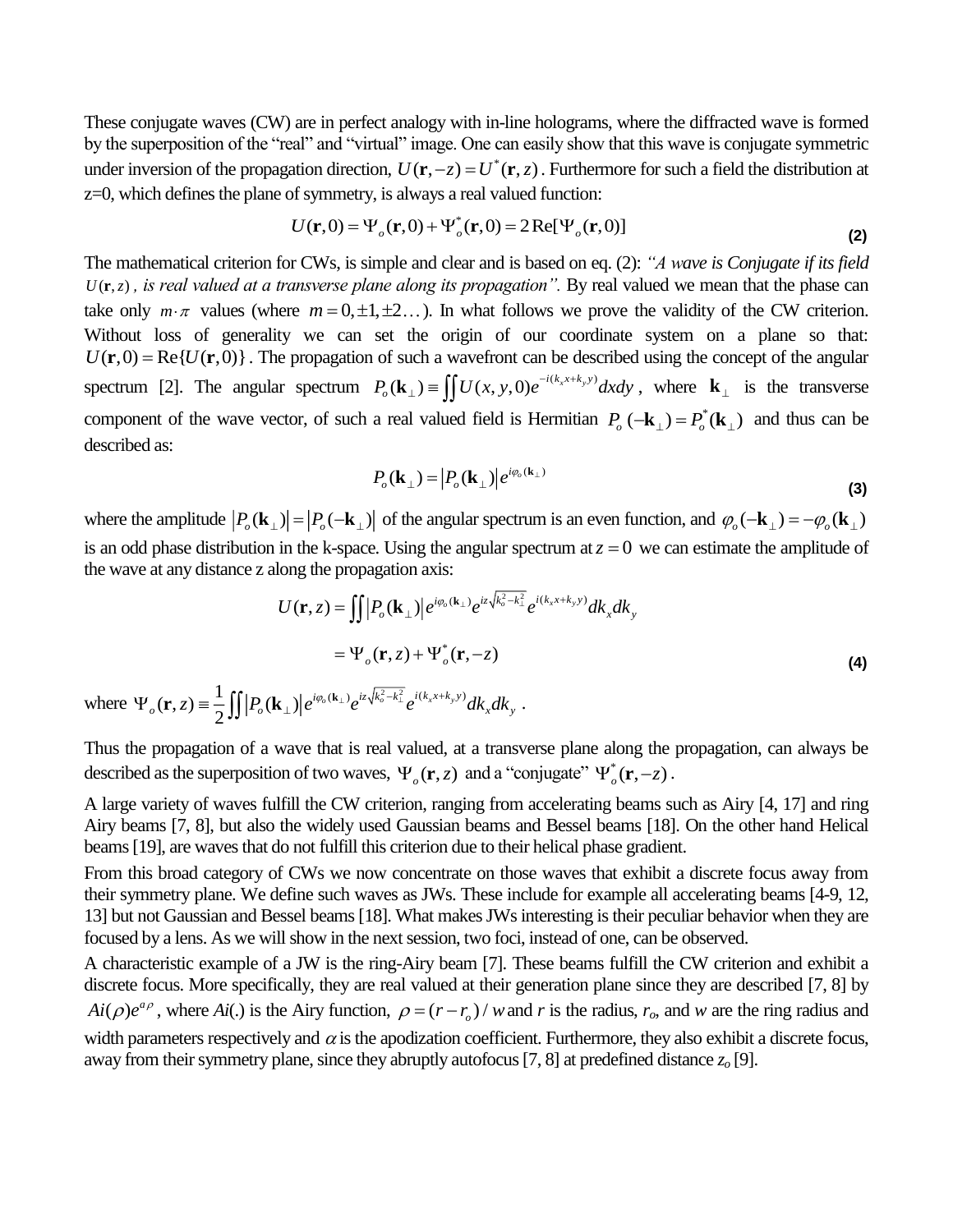

**Fig. 1**. Propagation of Janus waves as a superposition of "real" and "virtual" waves **(a)** graphical example of a JW under the form of a ring-Airy beam. (the two-faced Roman mythology god Janus is also represented) **(b), (c)** Cross sectional (*r-z*) simulation results of ring-Airy propagation. The parabolic trajectory towards the focus is clearly visible both in the intensity (logarithmic scale) and the phase (wrapped phase). The virtual wave existence although practically invisible in the intensity map is clearly visible in the phase

A graphical example of a JW propagation under the form of a ring-Airy beam is shown in Fig. 1(a). The focal point lies at a distance *z<sup>o</sup>* while a "virtual" focal point lies on the opposite side (at -*zo*) and is not accessible. The effect of the twin "real" and "virtual" waves on the beam propagation can be visualized by numerically simulating the propagation of a ring-Airy beam. As shown in Figs. 1(b),(c), the characteristic parabolic trajectory towards the real focus is clearly visible both in the intensity (Fig. 1(b)), and the phase of the beam (Fig. 1(c)) as depicted by, the phase wrap uncovered,  $\pm \pi$  iso-phase curves. On the other hand, a signature of the existence of the virtual wave can be seen only in the phase map. The intensity, although in logarithmic scale, shows no trace of the component that diffracts out. The "virtual" wave manifests as a diffracting out wave and is usually ignored [16]. If we could reverse propagate this diffracting part then we would observe a symmetric to the initial focus, abrupt focus.

#### *Janus wave focusing by a lens*

If we insert a thin lens on the plane of symmetry  $(z = 0)$  of a JW then the wave distribution after the lens is described by [20]:

<span id="page-2-1"></span><span id="page-2-0"></span>
$$
U'(\mathbf{r}, z) = \frac{1}{\zeta} e^{\frac{-ik(x^2 + y^2)}{2f\zeta}} \left\{ \Psi_o \left[ \frac{\mathbf{r}}{\zeta}, \frac{z}{\zeta} \right] + \Psi_o^* \left[ \frac{\mathbf{r}}{\zeta}, \frac{-z}{\zeta} \right] \right\}
$$
(5)

where  $\zeta = 1 - z / f$ . The above was calculated using the ABCD matrix description of a thin lens of focal distance *f*. The intensity distribution after the lens can then be estimated by:

$$
I'(\mathbf{r},z) \propto \frac{1}{\zeta^2} \left\{ \left| \Psi_o \left[ \frac{\mathbf{r}}{\zeta}, \frac{z}{\zeta} \right] \right|^2 + \left| \Psi_o \left[ \frac{\mathbf{r}}{\zeta}, \frac{-z}{\zeta} \right] \right|^2 + 2 \operatorname{Re} \left[ \Psi_o \left[ \frac{\mathbf{r}}{\zeta}, \frac{z}{\zeta} \right] \Psi_o \left[ \frac{\mathbf{r}}{\zeta}, \frac{-z}{\zeta} \right] \right] \right\}
$$
(6)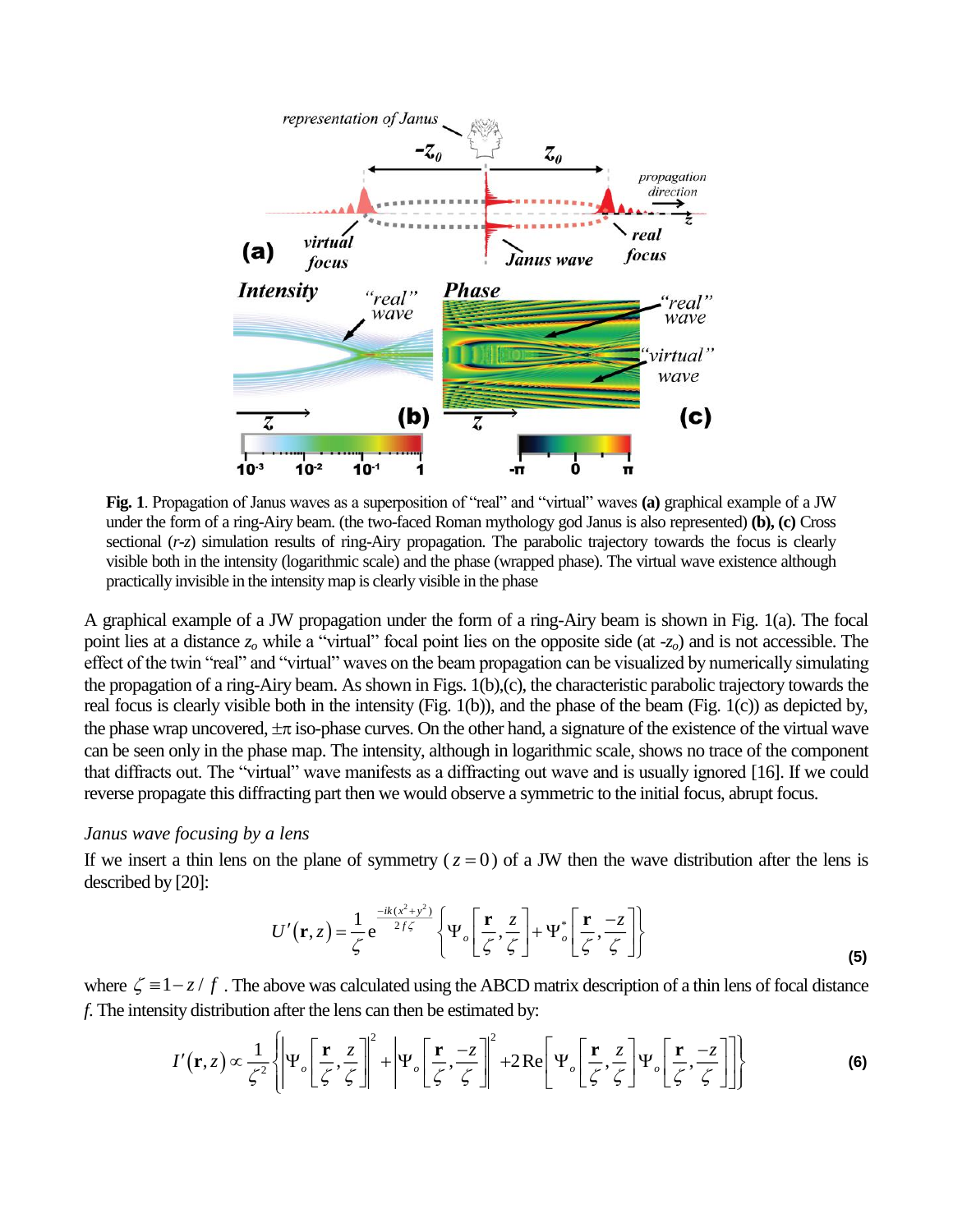

**Fig. 2** Focusing a Janus wave with a thin lens. Without the presence of the lens each intensity peak (focus) is accompanied by a symmetrically positioned "virtual" intensity peak. The focusing action of the lens creates two opposite facing focal distributions.

As expected the resulting intensity distribution is the result of the interference of the two waves. Interestingly, a local maximum of the wave distribution  $\Psi_o(\mathbf{r}, z)$  at position  $(\mathbf{r}_o, z_o)$  will be imaged after the lens at two positions  $(\mathbf{r}_1, z_1)$ ,  $(\mathbf{r}_2, z_2)$ :

<span id="page-3-0"></span>
$$
z_o \equiv \frac{z_1}{\zeta_1}, \mathbf{r}_o \equiv \frac{\mathbf{r}_1}{\zeta_1} \begin{cases} -\frac{1}{z_o} + \frac{1}{z_1} = \frac{1}{f}, \mathbf{r}_1 = M_T(-z_o) \cdot \mathbf{r}_o \\ \Rightarrow \frac{-z_2}{\zeta_2}, \mathbf{r}_o \equiv \frac{\mathbf{r}_2}{\zeta_2} \end{cases} \Rightarrow \frac{1}{z_o} + \frac{1}{z_2} = \frac{1}{f}, \mathbf{r}_2 = M_T(z_o) \cdot \mathbf{r}_o
$$
 (7)

where  $\zeta_i = 1 - z_i / f$ , and  $M_T(z) = (1 - z / f)^{-1}$  is the transverse magnification of the lens. Although the accurate location of the intensity maxima from eq. [\(6\)](#page-2-0) involves a complex analysis, the positions of the twin images, as given by eq. [\(7\)](#page-3-0), are correct as long as  $z_o \neq 0$ ,  $|1-z_i / f| > 0.1$ . Counterintuitively, classical imaging formulas can be used to predict the maxima positions if one takes into account that the peak of the  $\Psi_o(\mathbf{r}, z)$  wave can be treated as an imaginary object to the lens  $(-z_o)$  while the peak of the "conjugate"  $\Psi_o^*(\mathbf{r}, -z)$  wave can be treated as a real object  $(z_0)$ .

Furthermore, the transverse position of the peaks is predicted by taking into account the transverse magnification *M<sup>T</sup>* for each position of the object. It is not difficult to see that the two foci will exhibit opposite signs of *M<sup>T</sup>* for  $z_{o}$  > f. As shown schematically in Fig. 2 without the presence of the lens each initial intensity peak (focus) of the wave is accompanied by a symmetrically positioned virtual focus. The focusing action of the lens leads to the creation of two opposite facing focal distributions located at positions  $z_1, z_2$  that can be estimated using eq. [\(7\)](#page-3-0). The two foci are distinct as long as the twin waves,  $\Psi_o(\mathbf{r}, z)$  and  $\Psi_o^*(\mathbf{r}, -z)$  do not have overlapping maxima along z. It is easy to show that overlapping maxima can occur only on the symmetry plane  $z_0 = 0$ , a case already excluded from the definition of JWs. Thus a JW, in contrast to the broader category of CWs, will always exhibit two foci under the action of a lens.

The validity of our analysis can be confirmed by applying it in the case of colliding 1D Airy beams[21]. These beams are the 1D equivalent of 2D rotationally symmetric ring-Airy beams [7, 8, 22] and are consisting of two 1D Airy beams that propagate along symmetric parabolic trajectories.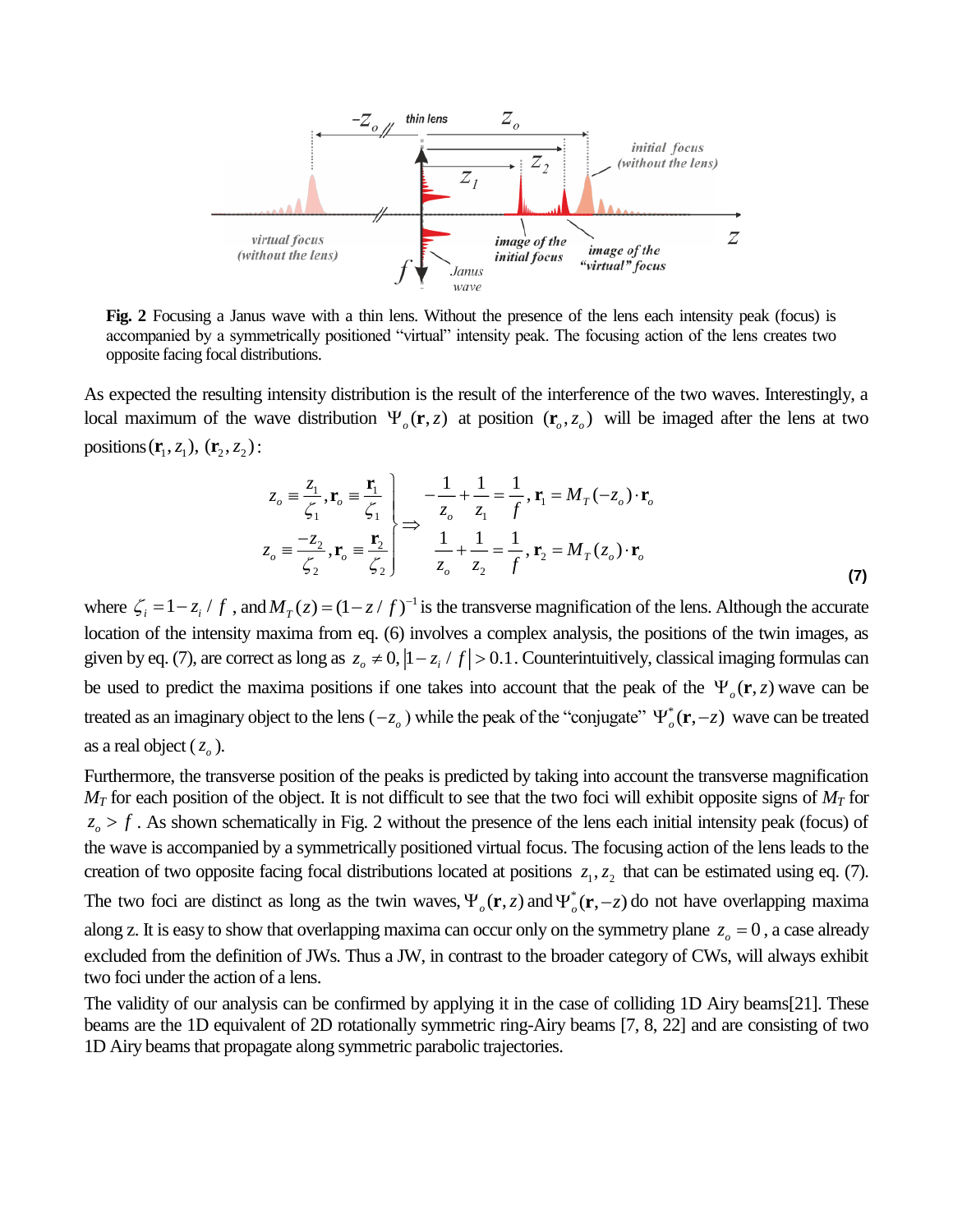

**Fig. 3** Intensity distribution of 1D colliding Airy beams. Comparison of analytical prediction with numerical simulation results (a) Free propagation, (b), (c) propagation after being focused by a thin lens. (parameters  $x<sub>o</sub> = 1$  mm,  $w = 84.25 \text{ }\mu\text{m}, \alpha = 0.05, \lambda = 800 \text{ nm}, f = 200 \text{ mm}$ 

The two beams coherently interfere generating a focal point on the propagation axis. In this case the beam propagation can be analytically described [4] by:

<span id="page-4-0"></span>
$$
U_{1D}(x, z) = \Phi(x, z) + \Phi(-x, z),
$$
  

$$
\Phi(x, z) = Ai(\frac{x_o + x}{w} - \frac{z^2}{4k^2w^4} + i\frac{az}{kw^4})e^{\frac{a^2b^2 + x_o^2}{w} - \frac{az^2}{4k^2w^4} + i(\frac{a^2z}{2kw^2} + \frac{x_o + x}{2kw^3}z - \frac{z^3}{12k^3w^6})}
$$
\n(8)

where *x* is the spatial coordinate,  $x<sub>o</sub>$  and *w* are respectively the primary lobe position and width parameters and *k* is the wavenumber. It is clear that at  $z = 0$  the wave is real valued. In this case, following eq. [\(1\)](#page-0-0), the wave can be decomposed to the interference of two waves,  $\Psi_o(x, z)$  and a "conjugate"  $\Psi_o^*(x, -z)$  by simply setting:  $\Psi_{\rho}(x, z) = U_{1p}(x, z)/2$ .

As shown in Fig. 3(a) the symmetric Airy beams propagate following a parabolic trajectory generating a focus at  $z<sub>o</sub> \approx 400$  mm. When this beam is focused by a lens, the resulting intensity distribution is a double foci image together with an interference pattern between the  $\Psi_{\rho}$ ,  $\Psi_{\rho}^{*}$  conjugate waves. Combining now Eqs. [\(8\)](#page-4-0) and [\(5\)](#page-2-1), adapted for 1D propagation, we can analytically formulate the wave distribution after the insertion of a thin lens at  $z = 0$ . The analytically estimated intensity distribution (from eqs. [\(8\)](#page-4-0), [\(5\)](#page-2-1)) is shown together with numerical simulation results in Figs. 3(b),(c), and as one can clearly see the agreement is excellent. Furthermore, the two foci are located at  $z_1 = 133$  *mm* and  $z_2 = 400$  *mm* as predicted by eq. [\(7\)](#page-3-0).

#### **Experimental results**

For the experimental demonstration of JWs we have chosen to work with ring- Airy beams [7]. The experimental setup used to study this effect is shown in Fig. 4. A cw laser diode emitting at 800 *nm* was used as a source. In order to generate the ring-Airy beam we followed a Fourier Transform approach described in detail in [8]. In brief, we first used a phase only reflecting spatial light modulator (SLM) in order to modulate the phase of a Gaussian beam. The modulated beam was then Fourier Transformed by a lens. The ring-Airy distribution is generated in the Fourier transform plane of the lens after blocking the zero order diffraction. We have tuned the parameters of the ring-Airy beam so that the abrupt autofocus position was at *zo*=400 *mm*.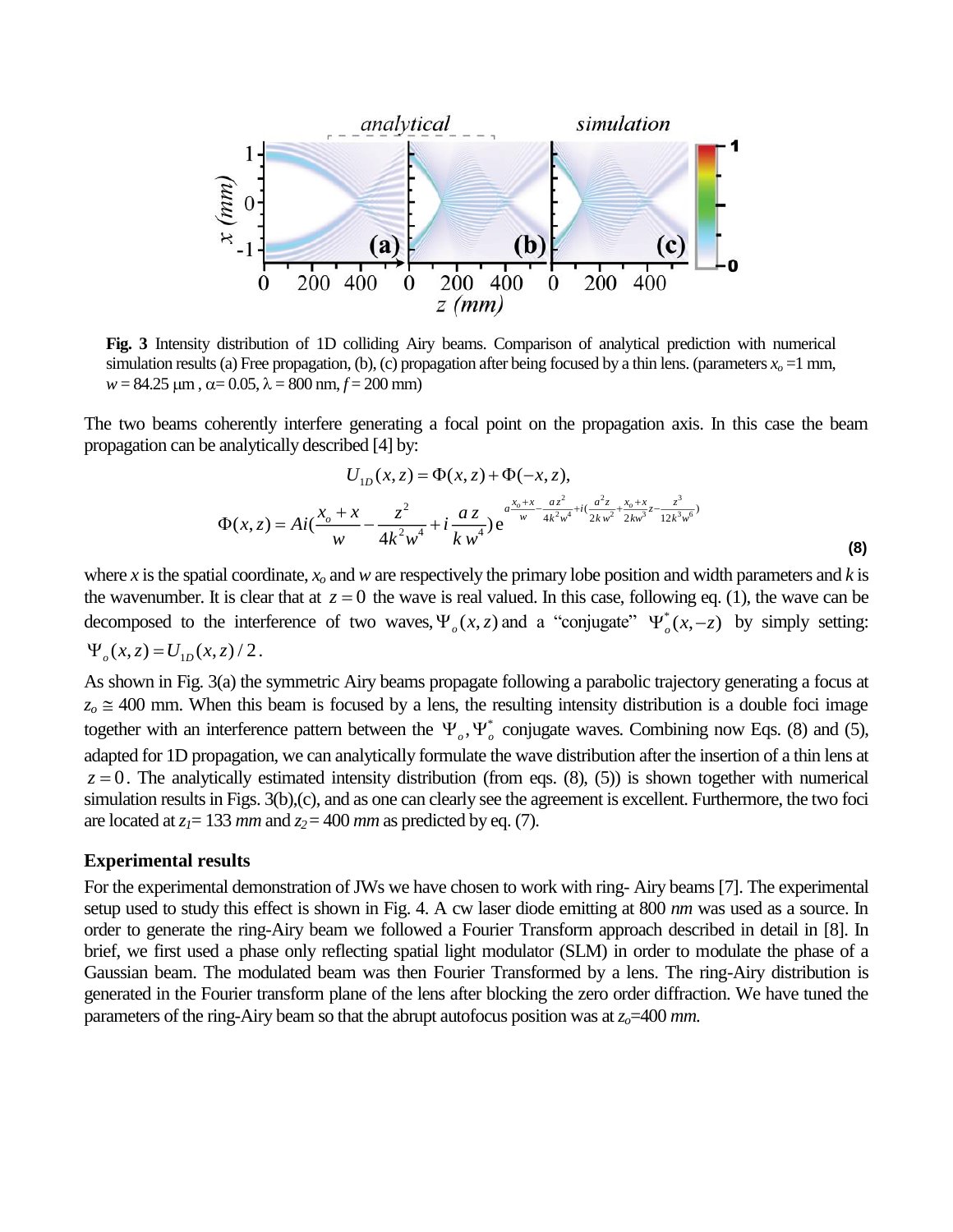

**Fig. 4** Experimental setup. FT: Fourier Transform. FT lens (500 *mm*). focusing lens *f:* 200 *mm*, (the beam propagates from left to right)

The transverse intensity distribution as the beam propagated was imaged using a compact microscope system (0.2 NA) and a linear CCD camera (14 bit).

We firstly studied the ring-Airy beam propagation without the presence of a focusing lens and then we focused this beam by placing a plano-convex lens of focal distance  $f = 200$  *mm* close to the ring –Airy generation plane. The  $I(x, y, z)$  intensity profile of the beam was retrieved by merging 2D transverse  $(x, y)$  images captured at various positions along the propagation axis (*z*).

An *x-z* cross section of the intensity profile is shown in Fig. 5 together with numerical simulations of the paraxial wave equation. As expected from our former analysis for JW waves the focused ring-Airy beams form two focal regions. The "real" and "virtual" waves produce two foci at different positions and the positions of the two foci agree well, within 2%, to the theoretical predictions of eq. [\(7\)](#page-3-0). Finally, as can be seen in Fig. 5 the agreement between the experimental measurements and the simulations is remarkable.



**Fig. 5** Cross sectional intensity profiles  $I(x,0,z)$  of ring-Airy beams. Experimental measurements (top row), simulation (bottom row). The simulations are performed assuming a thin lens located at position  $z=0$ . Free propagation (left column), focusing by a 200 mm lens (right column)

## **Conclusions**

We have introduced a family of waves, called "Janus waves", whose propagation can be decomposed to "real" and "virtual" components, conjugate to each other under inversion of the propagation direction. From the theoretical point of view, we have established simple criteria for a wave to belong to the Janus wave family. On the other hand, from the experimental point of view Janus waves can be easily identified by the appearance of two focal regions after the action of a focusing lens.